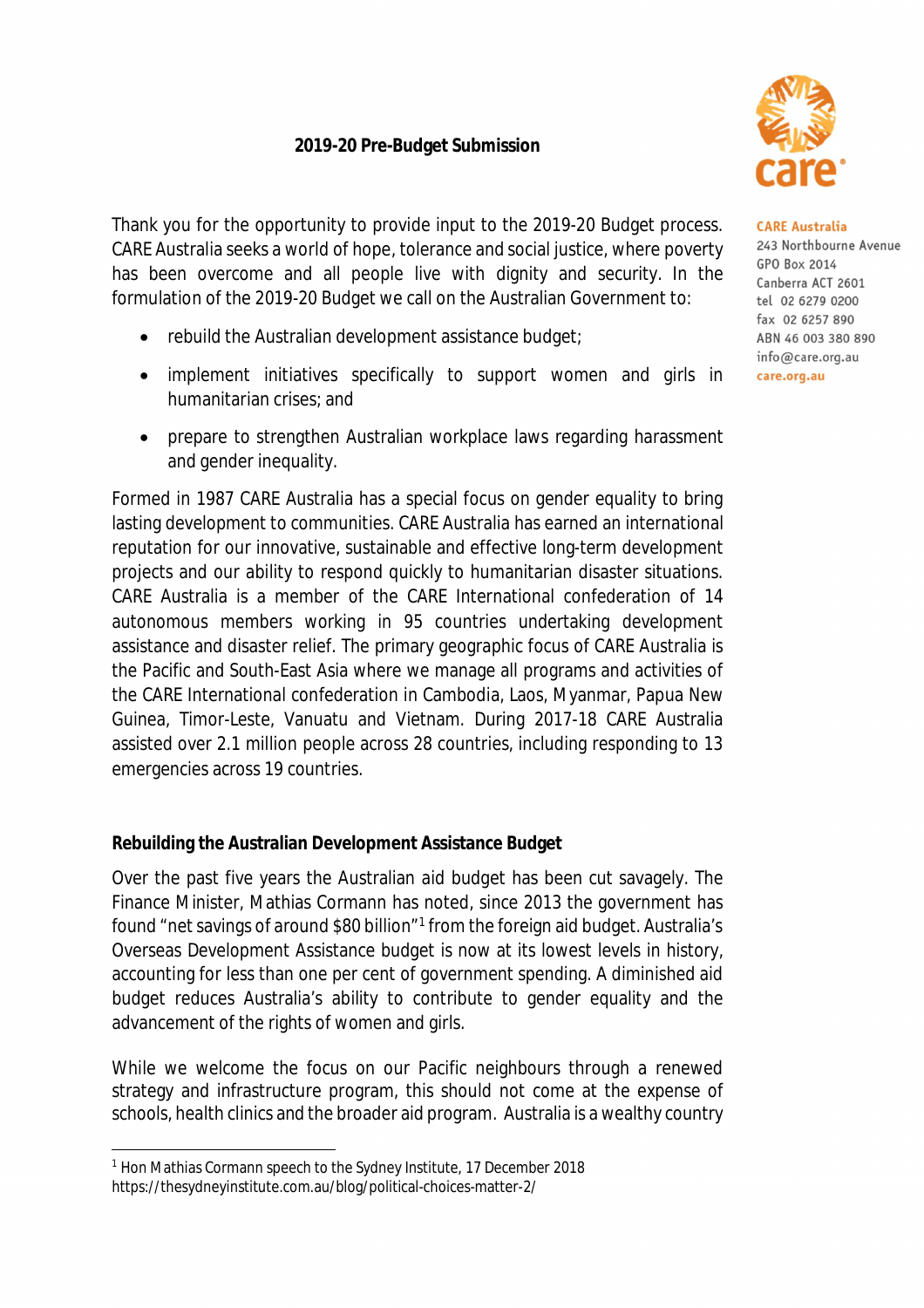with a healthy economy, and as stated by the Finance Minister the "budget will return to surplus in 2019-20". <sup>2</sup> We can afford to fund new infrastructure programs without putting people's health and children's futures at risk.

CARE Australia supports the submissions by ACFID, and the Equality Rights Alliance raising particular concerns about the level of development assistance, and its allocation to combat gender inequality.

#### Recommendations:

*Rebuild the ODA program by setting a trajectory that ensures funding predictability and that ODA-eligible development finance levels reach internationally agreed levels of 0.7 percent of GNI by 2030*

- *maintain the commitment to ensuring 80 percent of Australia's development program will effectively address gender issues and set a new target to increase expenditure on aid investments which set gender equality as a principal objective*
- *increase funding support for women's rights organisations and networks, lifting aid coded as supporting 'women's equality organisations and institutions' above current levels*

# **Gender in Emergencies**

The development challenges facing the Indo-Pacific region are significant. Asia and the Pacific remains the world's most disaster-prone region, at risk from both sudden and slow-onset disasters.<sup>3</sup> Disaster impacts are not gender neutral. In the Pacific, women are more likely to be killed by disasters compared to men, and are more susceptible to sexual and gender based violence, recording one of the highest rates globally in the aftermath of a disaster.<sup>4</sup>

Though there is recognition of the need to mainstream gender equality throughout development activities within DFAT, there remains a lack of basic gender inclusion measures across Disaster Risk Reduction (DRR) activities in the Pacific. CARE Australia's work on women's leadership in community based disaster committees found where gender equality training had been delivered

- $\overline{a}$ <sup>2</sup> Hon Mathias Cormann speech to the Sydney Institute, 17 December 2018
- <https://thesydneyinstitute.com.au/blog/political-choices-matter-2/>

<sup>3</sup> United Nations Office for the Coordination of Humanitarian Affairs (OCHA) *Global Humanitarian Overview 2019* 2019

<https://reliefweb.int/sites/reliefweb.int/files/resources/GHO2019.pdf>

<sup>4</sup> UN Women 2016 *Time to Act on Gender, Climate Change and Disaster Risk Reduction: An overview of progress in the Pacific Region with evidence from The Republic of the Marshall Islands, Vanuatu and Samoa* p.11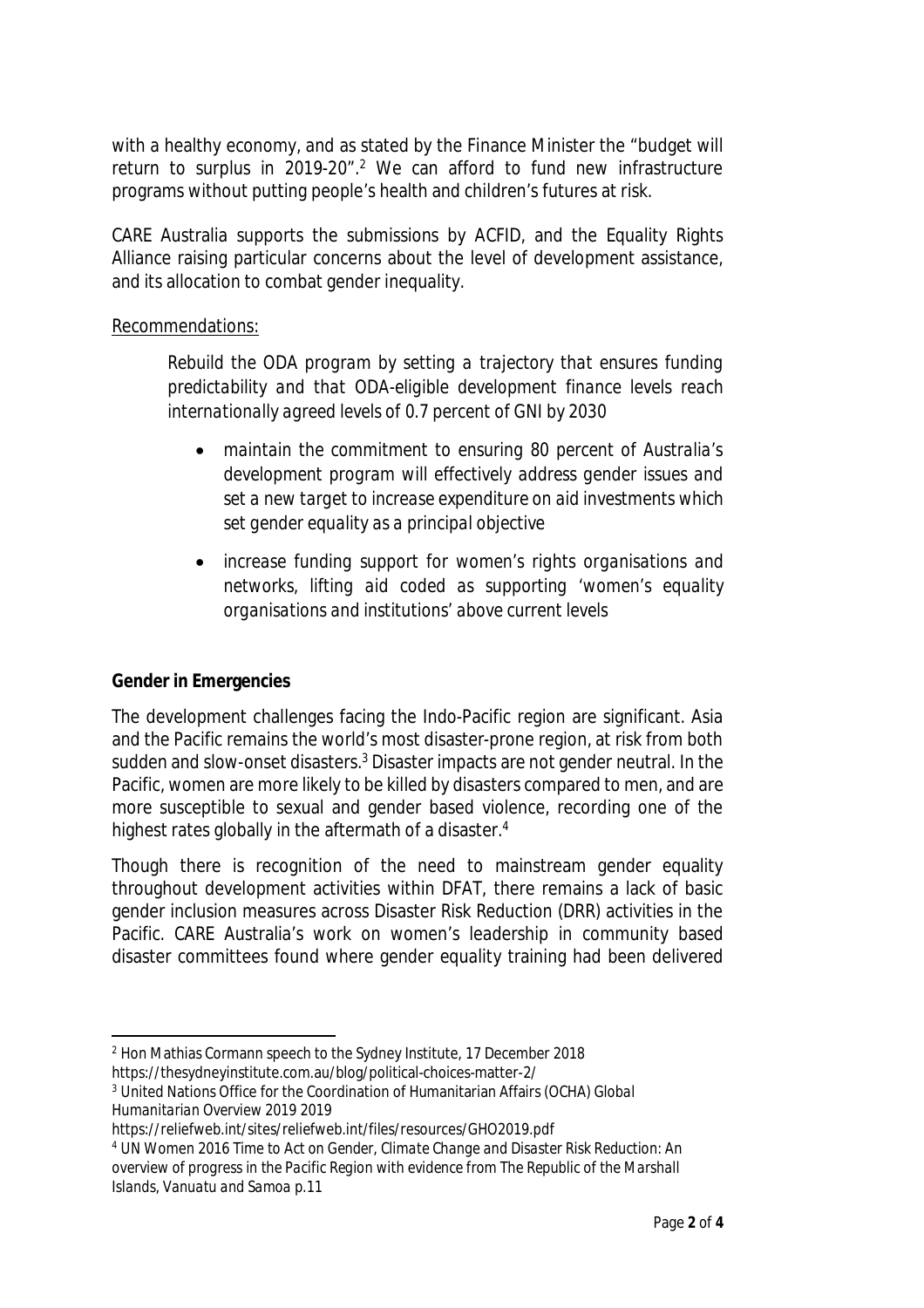and women had taken up leadership roles, the community as a whole work together more effectively.<sup>5</sup>

Violence and conflict is a significant cause of humanitarian need. "By the end of 2017, war, violence and persecution had uprooted 68.5 million men, women and children around the world – the highest number on record." <sup>6</sup> Work is currently underway on the development of Australia's Second National Action Plan on Women, Peace and Security (WPS). This second National Action Plan is an opportunity to consider how resourcing is allocated to support women's engagement in defence work, peace and security activities, as part of humanitarian responses.

Adequate resources need to be provided in emergency and humanitarian responses to ensure gender equality is not an afterthought.

# Recommendations:

*Ensure gender sensitive programming for DRR and humanitarian response. This includes*

- *integration of gender equality into the emergency preparedness planning process;*
- *designing emergency assistance to meet the practical needs of women and girls; and*
- *strengthening women's voice in humanitarian response, and resourcing the second National Action Plan on WPS to deliver increased engagement with civil society*

# **Best practice in business**

More than one third of the world's countries have no laws prohibiting sexual harassment at work.<sup>7</sup> Around the world, millions of working women are vulnerable in the places where they work. The International Labor Organization is currently debating the establishment of a new convention and recommendation on violence and harassment in the world of work.

The Australian Human Rights Commission (AHRC) is also currently reviewing Australia workplaces and legal frameworks through the *National Inquiry into Sexual Harassment in Australian Workplaces*. As the progress is made on the ILO convention and recommendation, and the work of the AHRC, now is the time to

 $\overline{a}$ 5 J Webb 2017 *Does Gender Responsive Disaster Risk Reduction Make a Difference?* p.39

<sup>6</sup> United Nations Office for the Coordination of Humanitarian Affairs (OCHA) *Global Humanitarian Overview 2019* 2019

<https://reliefweb.int/sites/reliefweb.int/files/resources/GHO2019.pdf>

<sup>7</sup> The World Bank Group *Women, Business and the Law 2018* 2018